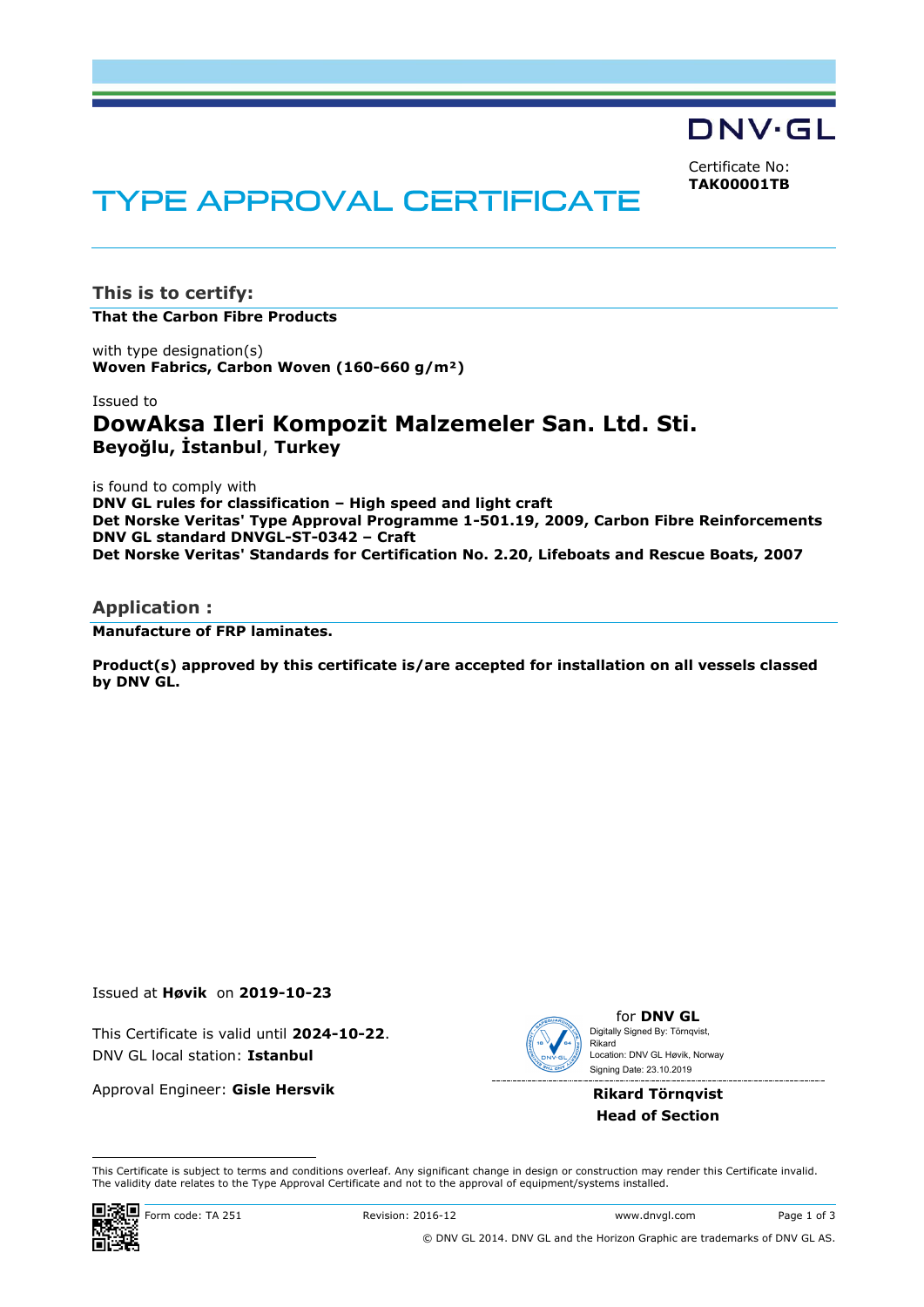Job Id: **262.1-031951-1** Certificate No: **TAK00001TB**

### **Product description**

**Woven Fabrics, Carbon Woven (160-660 g/m²)**: Woven carbon fibre fabrics of bi-axial orientations.

- Weave structure: 2x2 twill
- Fibre material: 12K
- DW XXX, 'XXX' is the areal weight in g/m<sup>2</sup>.

The following indicative properties have been verified by Type Testing of laminates:

| <b>Property</b>                   | <b>Test Method</b>      | <b>DW 660</b>                                        |      |      |
|-----------------------------------|-------------------------|------------------------------------------------------|------|------|
| Tensile Strength                  | DIN EN ISO 527-4,5      | 769                                                  | MPa  | mean |
| <b>Tensile Modulus</b>            | DIN EN ISO 527-4,5      | 63                                                   | GPa  | mean |
|                                   |                         |                                                      |      |      |
| Compressive Strength              | <b>DIN EN 2850 B</b>    | 358                                                  | MPa  | mean |
| Compressive Modulus               | <b>DIN EN 2850 B</b>    | 57                                                   | GPa  | mean |
|                                   |                         |                                                      |      |      |
| Flexural Strength                 | <b>DIN EN ISO 14125</b> | 571                                                  | MPa  | mean |
| <b>Flexural Modulus</b>           | <b>DIN EN ISO 14125</b> |                                                      | GPa  | mean |
|                                   |                         |                                                      |      |      |
| Fibre content (FVF)               | <b>DIN EN 2559</b>      | 52.1                                                 | $\%$ | mean |
| Resin/Hardener                    |                         | DURATEK 1200. DTE 1200 resin + DTS 1151 hardener.    |      |      |
| Curing Procedure for Type Testing |                         | 24 hours at ambient temperature and 8 hours at 100°C |      |      |

*FVF: Fibre Volum Fraction*

*Legends*:  $mean$  = Mean of Type Test results

## **Application/Limitation**

Manufacture of FRP components for applications including marine vessels. The products' suitability in rotor blades within wind energy (ref. DNVGL-ST-0376) to be evaluated on a case-by-case basis.

The fabric complies with the applicable requirements of DNV GL and is compatible to the laminating resin.

Any significant changes in design and / or quality of the material will render the approval invalid.

### **Type Approval documentation**

- 1. Assessment Report from DNV GL Istanbul of 2091-09-10.
- 2. DowAksa Test Report No. 2019-88 "DNV GL Type Approval Certification".
- 3. TDS for DowAksa 12K A-49 (D012).
- 4. TDS for DURATEK 1200 Series (DNV GL SoA WP 1620031 HH).
- 5. DowAksa Test Programme and "DNVGL TİP ONAY SERTİFİKASYONU".
- 6. "Declaration & Confirmation of Asbestos-Free Products" from DowAksa of 2019-09-12.
- 7. Application for Type Approval of 2019-07-12.

## **Tests carried out**

Type Testing carried out in accordance with **Type Approval documentation**.

Please note that the type testing and approval has been carried out with basis in DNV Type Approval Programme No. 1-501.19 as the DNVGL-CP-0434 is not specifically made for woven carbon fibre fabrics.